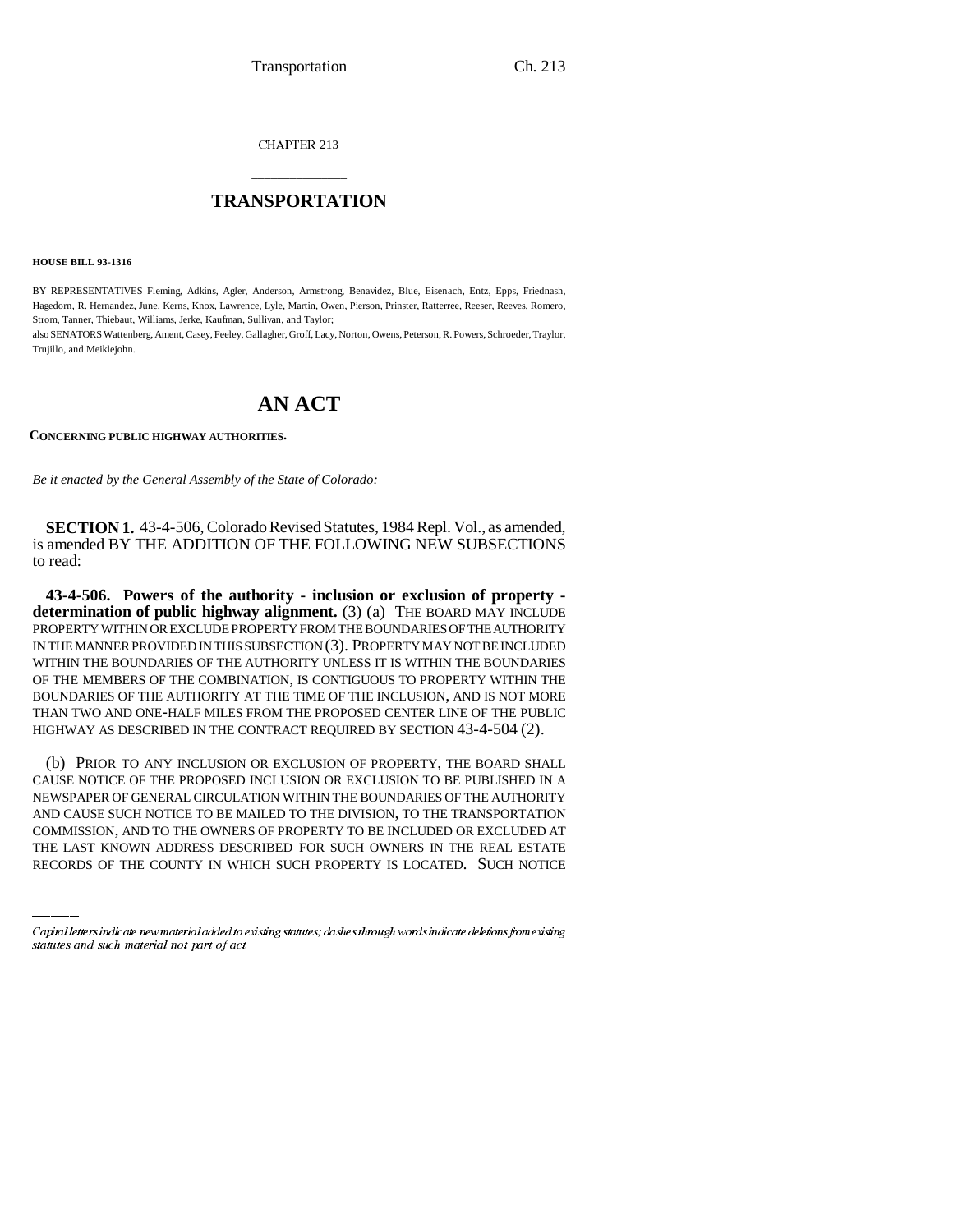## Ch. 213 Transportation

SHALL DESCRIBE THE PROPERTY TO BE INCLUDED WITHIN OR EXCLUDED FROM THE BOUNDARIES OF THE AUTHORITY, SHALL SPECIFY THE DATE, TIME, AND PLACE AT WHICH THE BOARD SHALL HOLD A PUBLIC HEARING ON THE PROPOSED INCLUSION OR EXCLUSION, AND SHALL STATE THAT PERSONS HAVING OBJECTIONS TO THE INCLUSION OR EXCLUSION MAY APPEAR AT SUCH HEARING TO OBJECT TO THE PROPOSED INCLUSION OR EXCLUSION. THE DATE OF SUCH PUBLIC HEARING CONTAINED IN SUCH NOTICE SHALL BE NOT LESS THAN TWENTY DAYS AFTER THE MAILING AND PUBLICATION OF THE NOTICE. THE BOARD AT THE TIME AND PLACE DESIGNATED IN THE NOTICE OR AT SUCH TIMES AND PLACES TO WHICH THE HEARING MAY BE ADJOURNED SHALL HEAR ALL OBJECTIONS TO THE PROPOSED INCLUSION OR EXCLUSION. THE BOARD, UPON THE AFFIRMATIVE VOTE OF TWO-THIRDS OF THE MEMBERS OF THE BOARD, MAY ADOPT A RESOLUTION INCLUDING OR EXCLUDING ALL OR ANY PORTION OF THE PROPERTY DESCRIBED IN THE NOTICE. UPON THE ADOPTION OF SUCH RESOLUTION, SUCH PROPERTY SHALL BE INCLUDED WITHIN OR EXCLUDED FROM THE BOUNDARIES OF THE AUTHORITY AS SET FORTH IN THE RESOLUTION. SUCH RESOLUTION MAY BE ADOPTED BY THE BOARD WITHOUT AMENDING THE CONTRACT REQUIRED BY SECTION 43-4-504 (2). THE RESOLUTION SHALL BE FILED WITH THE DIRECTOR OF THE DIVISION, WHO SHALL CAUSE SUCH RESOLUTION TO BE RECORDED IN THE REAL ESTATE RECORDS OF EACH COUNTY THAT HAS TERRITORY INCLUDED IN THE BOUNDARIES OF THE AUTHORITY.

(c) ALL PROPERTY EXCLUDED FROM THE AUTHORITY SHALL THEREAFTER BE SUBJECT TO THE REVENUE-RAISING POWERS OF THE AUTHORITY ONLY TO THE EXTENT THAT SUCH POWERS HAVE BEEN EXERCISED BY THE AUTHORITY AGAINST SUCH PROPERTY PRIOR TO THE EXCLUSION AND TO THE EXTENT REQUIRED TO COMPLY WITH AGREEMENTS WITH THE HOLDERS OF BONDS OUTSTANDING AT THE TIME OF THE EXCLUSION. ALL PROPERTY INCLUDED WITHIN THE AUTHORITY SHALL THEREAFTER BE SUBJECT TO THE REVENUE-RAISING POWERS OF THE AUTHORITY. IN NO WAY WILL THIS SECTION AFFECT OR INCREASE PROPERTY TAXES IN THE AFFECTED TERRITORY OR JURISDICTION.

(4) THE BOARD, UPON THE AFFIRMATIVE VOTE OF TWO-THIRDS OF THE MEMBERS OF THE BOARD, MAY DETERMINE THE LOCATION OF THE ALIGNMENT OF THE PUBLIC HIGHWAY, SUBJECT ONLY TO ANY LIMITATION EXISTING PURSUANT TO PARAGRAPH (f) OF SUBSECTION (1) OF THIS SECTION.

**SECTION 2.** 43-4-515, Colorado Revised Statutes, 1984 Repl. Vol., as amended, is amended to read:

**43-4-515. Successor to prior entity - assumption of obligations and liabilities - action for mandamus or injunctive relief.** (1) An authority, if the contract establishing it so provides, shall be the successor to any nonprofit corporation, agency, or other entity theretofore organized to provide public highways, shall be entitled to all rights and privileges, and shall assume all obligations and liabilities of such other entity under existing contracts to which such entity is a party. An authority and a county or municipality which is a member of the combination may enter into a contract by which the county or municipality assigns its liabilities and obligations, and the authority assumes such liabilities and obligations, under any contract, resolution, ordinance, or other public act which the county or municipality has entered into or adopted with respect to the financing, construction, operation, or maintenance of a public highway, including bonds which it has issued.